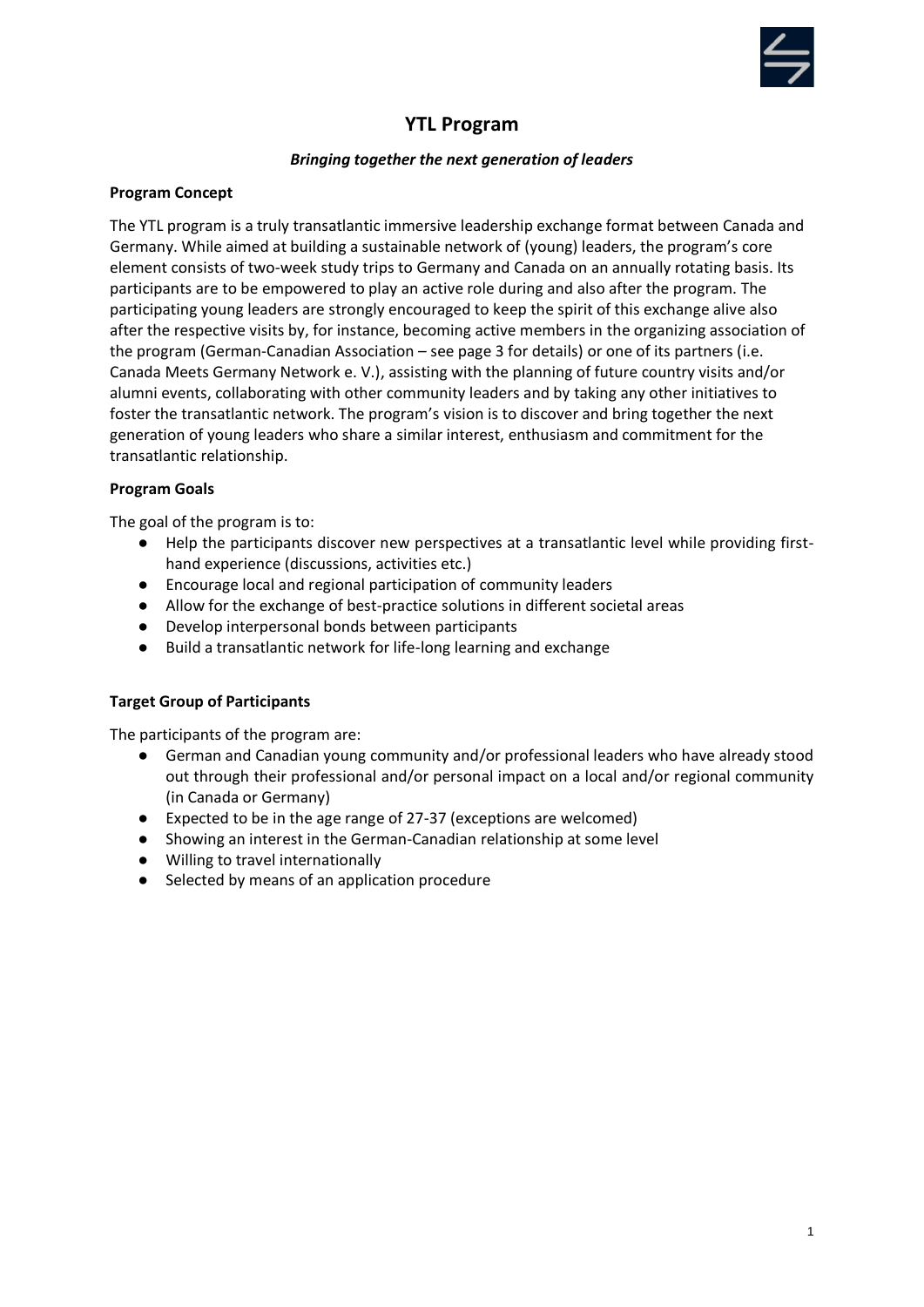

#### **Program Details for 2022**

#### **In 2022, the cornerstones of the study trip are the following:**

- **•** Period of travel: September  $11^{\text{th}} 23^{\text{rd}}$
- Destinations: Munich & Berlin
- Number of participants: 14 (7 Germans & 7 Canadians)
- YTL will organize (not fund) accommodation (Airbnb) and the commute between destinations including the field trips

#### **The interdisciplinary program will include:**

- Exchange with representatives of the civil society
- Discussions with scientists from various disciplines
- Formal discussions among the participants regarding the German-Canadian and transatlantic relationships, and other topics, with representatives from different fields
- Field trips and hands-on activities

#### **Topics that will be covered during YTL are the following:**

- Modern Mobility solutions: The mobility demands have substantially changed over the last years. We have seen an increase in sharing services, new ways of micro mobility, and the change to sustainable mobility. In Germany, where one of the economic backbones is the automotive industry, the discussion about these new solutions is fully underway. To explore how and with which different types, we will define our mobility in the future, we are going to visit research entities, start-ups, and well-established companies to learn from them, and see new solutions for large scale and private mobility.
- Current politics in the context of European history: 2020 marked the 30th anniversary of German reunification. In Berlin, we will explore different crucial places of this time and learn how life was in a divided city. But we will not only be looking into the past but also towards the present and future. We will discuss the current state of European and transatlantic politics and what role Germany and Canada can play in this respect. Topics will be around the German presidency of the G7, security policies, and transatlantic politics from a German perspective.
- The cultural bridge across the Atlantic: Europe and Germany are well known for their rich cultural heritage. All cities, we will be visiting, have a rich cultural life. Canada has this variety in cultural life as well. We will include a number of cultural events, visits and talks to this year's program.